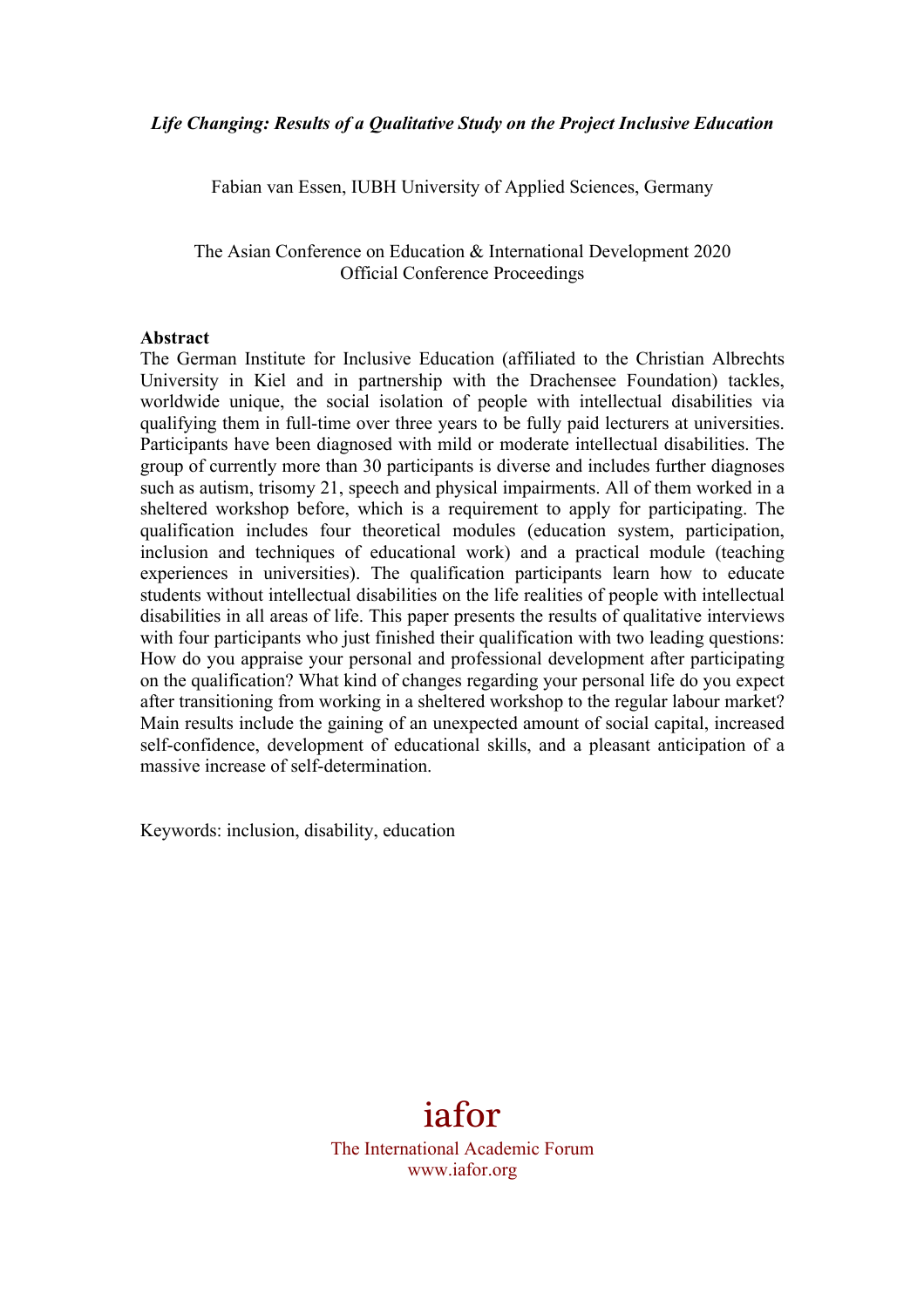### **Introduction**

The German Institute for Inclusive Education (affiliated to the Christian Albrechts University in Kiel and in partnership with the Drachensee Foundation) provides a worldwide unique concept: people with intellectual disabilities – former employees of sheltered workshops for disabled people (Werkstätten für behinderte Menschen) – complete a three-year full-time qualification to become university lecturers.

Participants have been diagnosed with mild or moderate intellectual disabilities. The group of currently more than 30 participants is diverse and includes e.g. further diagnoses such as autism, trisomy 21, speech and physical impairments. Within the qualification, the participants learn through a modularised programme how to deliver high quality educational services, such as lectures, seminars or workshops, for university students without intellectual disabilities. Over the course of the qualification, their workplaces in the workshops for disabled people are kept free, so that an immediate return is possible at any time if one qualification participant wants to do so. So far, nobody made use of that. After the qualification, the trained people with intellectual disabilities work fully paid as educational specialists at universities. They provide educational services on a high level and receive an appropriate salary for their work. Therefore, the project tackles the high percentage of unemployment amongst people with intellectual disabilities.

The qualification consists of five modules. The first module is on employment, learning, the labour market and the education system; the second module focuses on participation, normality and involvement, society, politics and legislation, support services and the individual current situation of each participant; within the third module – which takes place at semester two, four and five – the qualification attendees develop their educational skills in real teaching scenarios in different universities; the fourth module runs consistently from start to finish and is on methods, tools and techniques of educational work. Overall, this well-founded training enables the so-called educational specialists to provide high quality educational services. Different course formats are possible: They can e.g. offer lectures, workshops or full-semester seminars (van Essen, 2017).

The content of the teaching of the people with intellectual disabilities focuses on the general aspects of life, such as education, work, leisure, culture and health. The liferealities of the university students without intellectual disabilities and individuals living with intellectual disabilities are significantly different – an aspect which does become known repeatedly during the teaching sessions. This does not surprise as people with intellectual disabilities in Germany are systematically excluded. In preschool settings, about 70 percent of children with disabilities are still growing up together with children without disabilities, e.g. in institutions like the Kindergarten (Klemm, 2015). However, only about 12 percent of pupils with intellectual disabilities attend mainstream schools, whereas the remaining 88 percent learn in special schools. More than 90 percent of former pupils of special schools transition to sheltered workshops (BMAS, 2008). Moreover, less than one percent change from sheltered workshops to employments on the regular labour market (Becker, 2017): "In Germany there is practically no permeability from sheltered workshops for disabled people to the general labour market" (Antidiskriminierungsstelle des Bundes, 2013, p. 17). About 60 percent of adults with intellectual disabilities live with their parents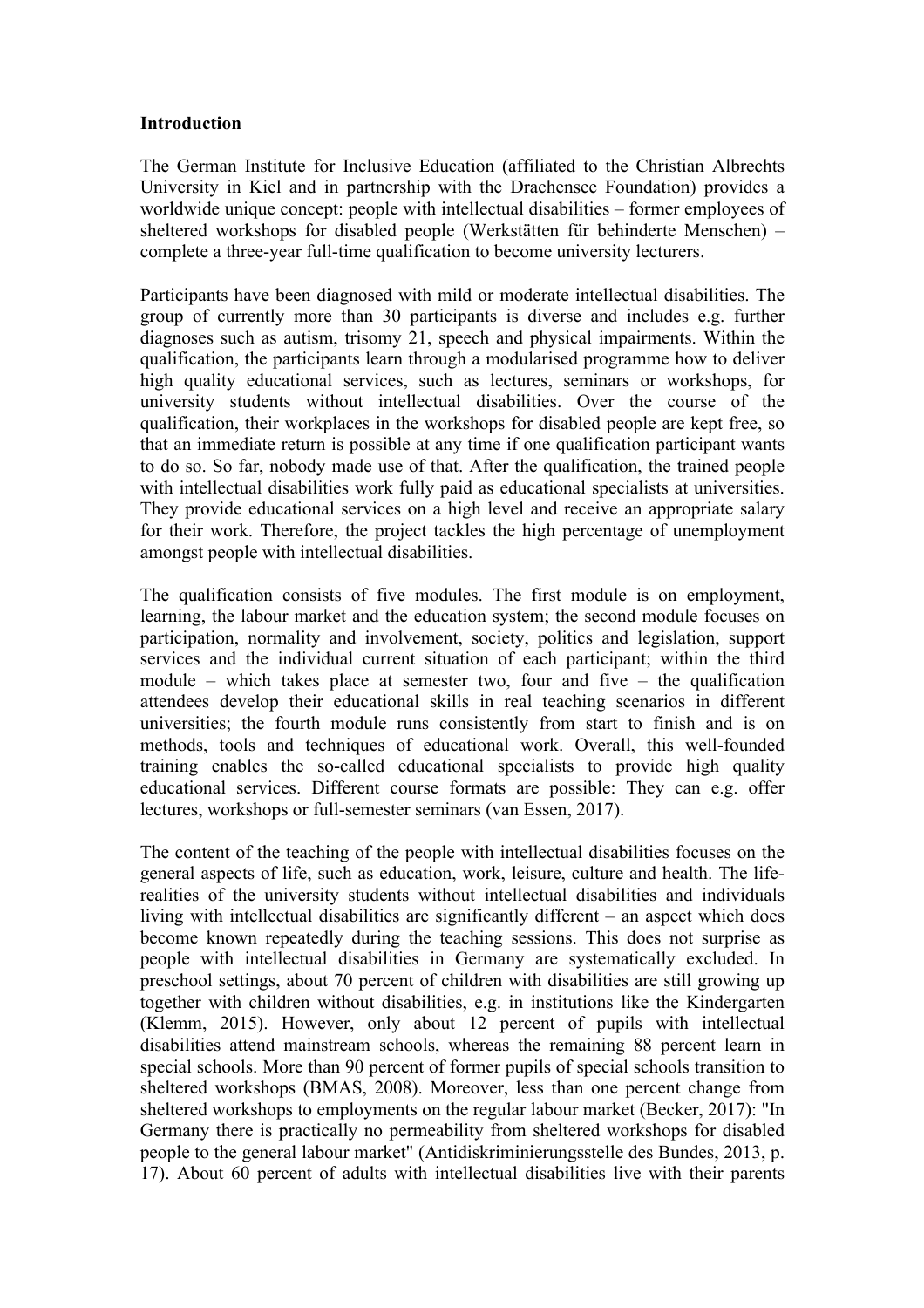(Groß, 2014) and the majority of the rest lives in residential facilities (Teilhabebericht, 2016). Ultimately, these specialised settings over the whole lifespan lead to a minimum of contacts between people without intellectual disabilities – except for people who work in these settings, e.g. as intellectual disability nurses (Heilerziehungspfleger) or special educators (Heilpädagoge) – and people with intellectual disabilities.

The confrontation with people with intellectual disabilities as university lectures enables the university students to gain a valuable change of perspective, development of a more inclusion-orientated attitude and expanded knowledge on disability and inclusion (Krämer & Zimmermann, 2018).

Also for the university, there are benefits. During the qualification and especially afterwards the work of the educational specialists with learning disabilities becomes an essential factor of a region´s university landscape. The lectures, seminars and workshops are an integral part of the universities´ curricula in different courses of study. Thus, the project drives forward a region´s approaches on inclusivity, equality and diversity awareness.

As for the participants of the qualification, in this paper findings of a qualitative study by the author on the perspectives of the participants are presented. Four participants (three male and one female) were interviewed right at the end of their qualification. At that time, they already knew that their jobs on the first labour market were secured and the interviews happened right before their transition. The average duration of the interviews was 37 minutes and they took place in the qualification facilities the participants were very familiar with. The two leading questions were: How do you appraise your personal and professional development after participating on the qualification? What kind of changes regarding your personal life do you expect after transitioning from working in a sheltered workshop to the regular labour market? The semi-structured interviews were analised by qualitative content analysis according to Mayring (2000).

## **Conclusion**

The qualitative content analysis resulted in the five main categories educational skills, self-confidence, social capital and self-determination. The findings are illustrated by quotations of one participant.

All interviewees reported an intense development of educational skills, which enables them to deliver high quality educational services in different formats. Whilst they know that they do not replace scientific lectures of university professors, they are very aware of their exceptional expertise of experienced people: "We have unique knowledge that nobody else has and we are experts on what it is like to live with a disability. With this knowledge, we can break down prejudices and defeat barriers. Also, this is how we are raising awareness in our society" (I2, l. 73-74). The experience of using services for people with disabilities and of living in a society that is not designed for people with intellectual disability combined with an advanced set of educational skills enables the qualification participants to reach the university students in an unprecedented way – and they are aware of their unique position and want to make use of it: "So sometimes I have the feeling that (...) the students, who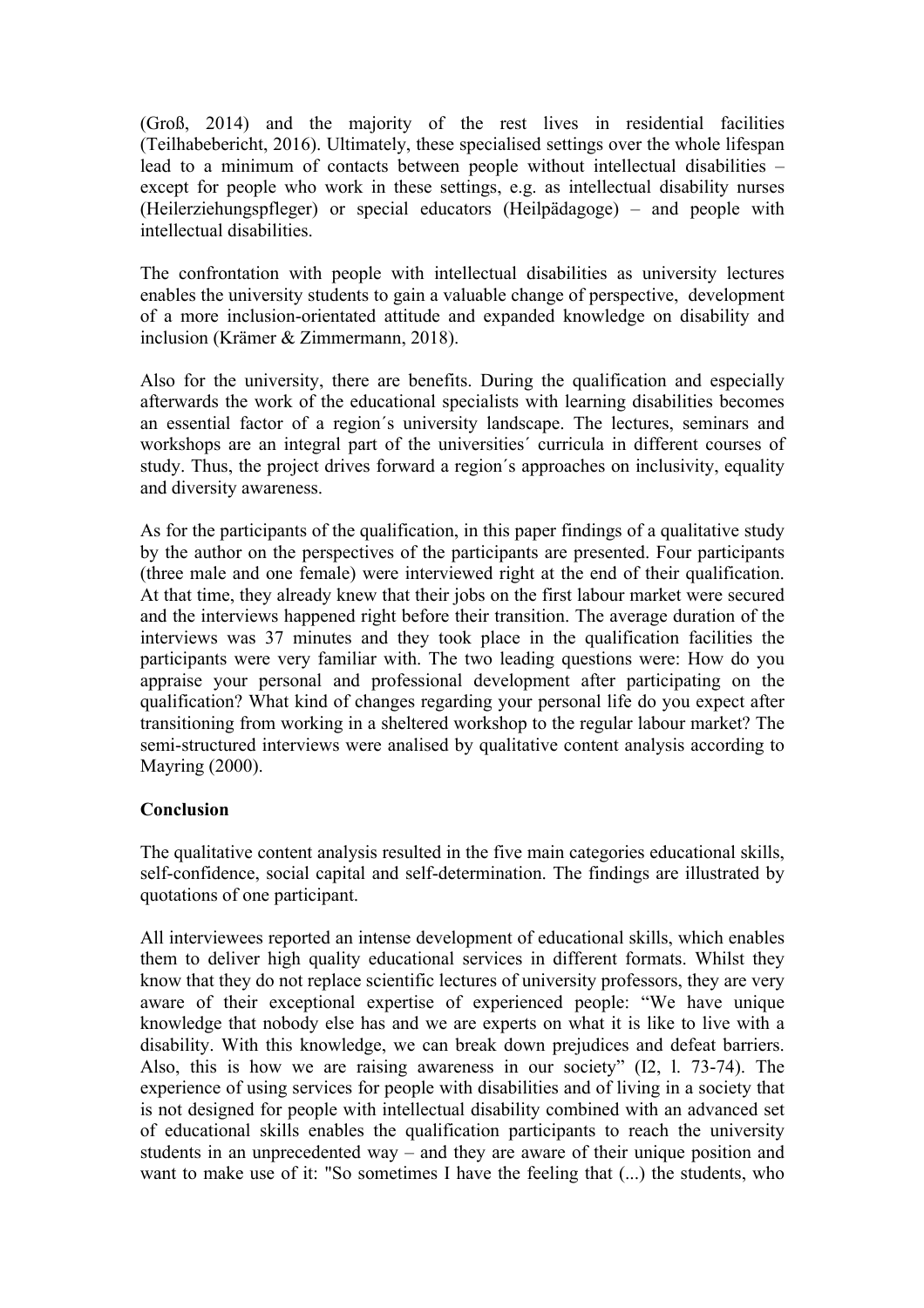have never been in contact [with disabled people] are kind of disabled as well through fear and inexperience. However, you can de-disable yourself. That's what we are doing with our seminars" (I2, l. 115-117). All interviewees told the interviewer about developing educational skills that enabled them to have impacts on the university students similar to the quoted one. This was a process though, since the participants – who used to learn, live and work in specialised contexts before – were quite stressed and insecure when they started to gain teaching experiences in real university settings at the beginning of their qualification.

At the end of the three years though, they look back at a steady improvement of selfconfidence: "That I'm, for example, able to speak more fluid in front of other people; that I feel more self-assured and confident. (…) Through the self-confidence that I gained in the project I am now able (…) to approach other people more openly" (I2, l. 325-327). This is an effect of the trust in the development-capability of the participants, which is a fundamental principle of the project. Whilst all of the interviewees made experiences of labelling processes and therefore of a lack of trust in their capabilities before, one pivotal idea of the Institute of Inclusive Education is to think that everyone is capable of personal and professional development. This did not only pay off with respect to educational skills and self-confidence.

All interviewees also extended their social capital in an unexpected amount. Before the qualification, typically for people with intellectual disabilities most of their contacts were colleagues of the sheltered workshops, family and professionals of the disability services system (Behindertenhilfe). In the course of the qualification though, they have met – among others – professors, university students and project sponsors; they also attended at conferences and further training session; they promoted the project all over Germany (and in the UK). The Institute of Inclusive Education is supported by a networking forum made up of administration, politics, self-help associations, universities and technical schools, as well as people with disabilities. This illustrates how radical the qualification participation already changed the shapes of the participants´ life. The attendee describes it as follows: "Because I surpassed myself I am able to talk differently with other people (…). Three years ago, it was very different. These three years have totally changed me" (I2, l. 361-364).

Furthermore, the qualification enables a very unusual career step: the transition from employment in a sheltered workshop for disabled people to the general labour market. The resulting changes offer new opportunities for the educational professionals. These changes especially imply new possibilities of living a self-determined life. They are much less dependent of disability services and have more options of deciding what kind of a life style they wish to live, as they earn enough money to do so: "That means we can be more independent; we are not as tied up as before and (...) we can live our lives in a more free and self-determined way" (I2, l. 272-274).

This result of a more self-determined life is characteristic for the whole project. "Nothing about us without us!", this guiding principle of the international disability movement is consistently pursued through the qualification. The institute´s approach is linked to at least three articles of the UN Convention on the Rights of Persons with Disabilities. The right to education (article 24) is strengthened in particular by the provision of a high-quality qualification. Raising awareness of the abilities of people with disabilities (article 8) takes place through the unique nature of university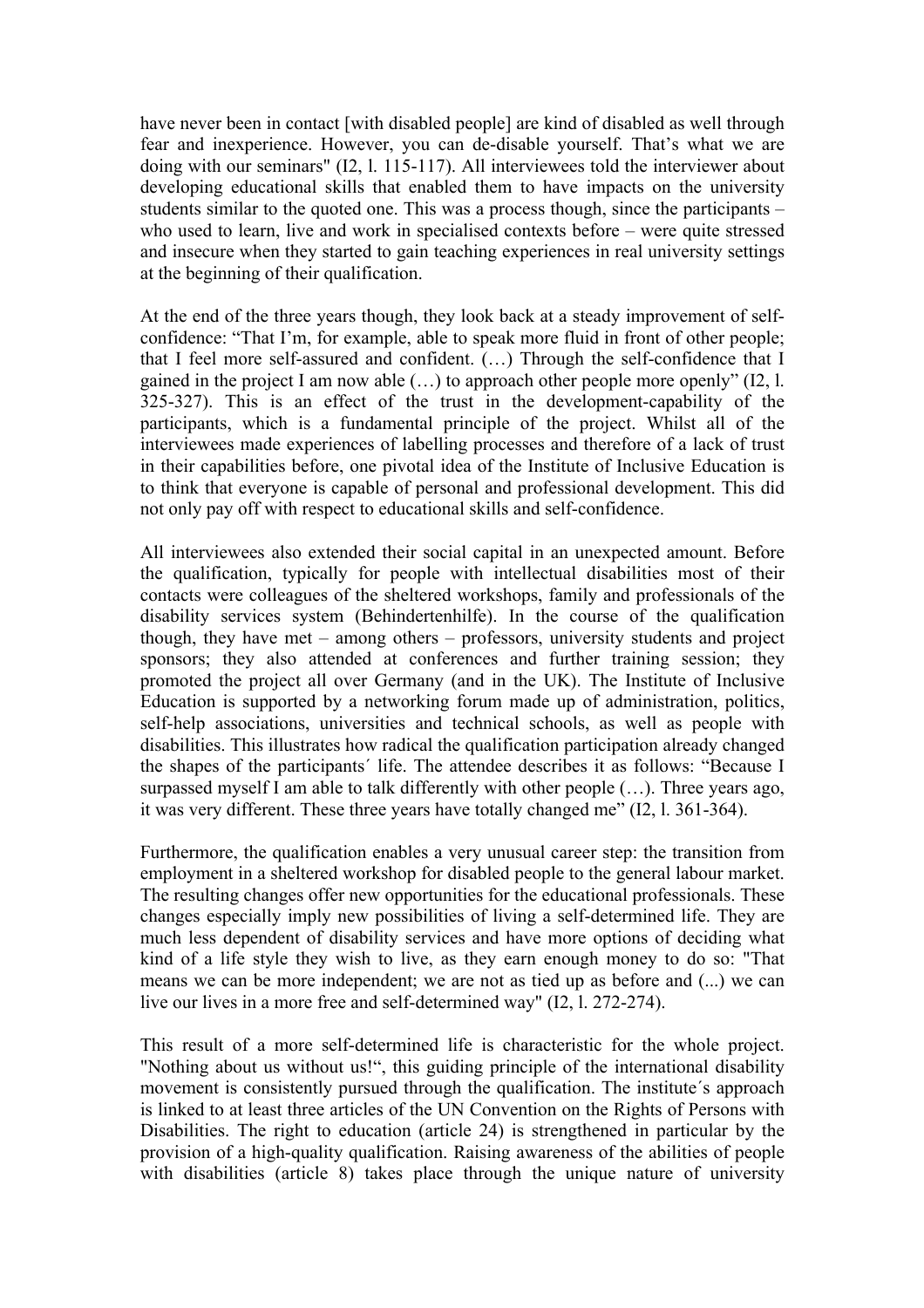teaching through lectures with intellectual disabilities. In addition, the very few employment opportunities on the general labour market (article 27) are being expanded.

Inclusion, understood as a systemic structural approach, integrates the broad social context of diversity. That is why inclusion-oriented innovations have to break through traditional thought patterns and question the often overly clear focus on homogeneous group constructions. In their new roles as teachers, people with intellectual disabilities are given access to an educational world in which up to now  $-$  if at all  $-$  they have primarily operated as research objects and not as educating subjects. The starting point of the Institute of Inclusive Education is to recognize the disability experience as valuable expertise. The strength of the project is in particular that the experience of living with a disability can be used as valuable expertise for everyone. The project's levels of impact are multiple. The overall vision of an inclusive society – which no longer needs the additional term 'inclusive'  $-$  is also recognizable in the interviewee's words: "I would like it to be more common that you don't see the disability of the person, but what distinguishes the person themselves. (...) That it becomes a matter of course one day (...) that you don't need the term inclusion anymore – that it's simply there" (I2, l. 448-452).